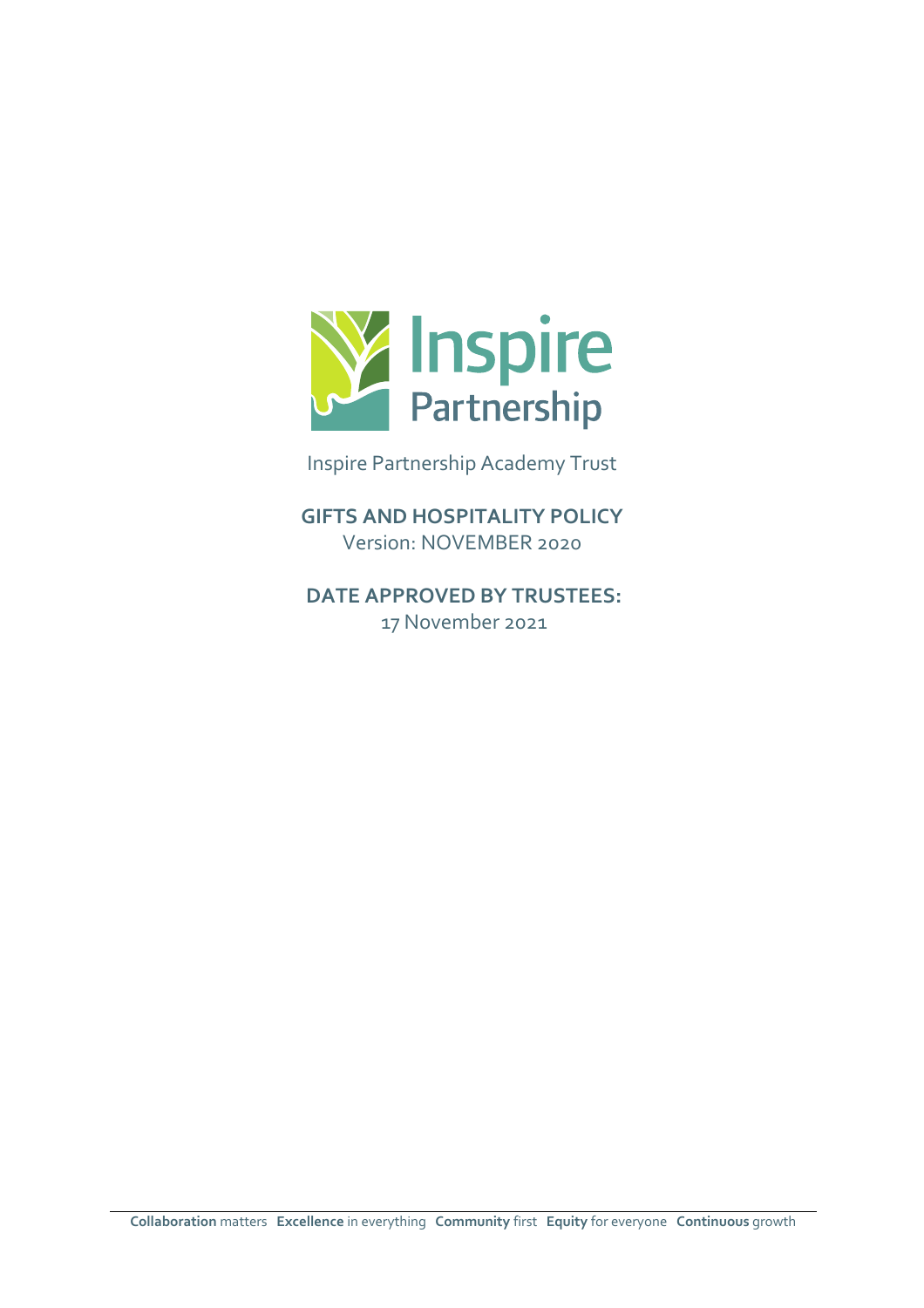

## **Purpose and scope of the Policy**

The Inspire Partnership Academy Trust is committed to ensuring that the leadership and governance of the Trust and its schools is conducted in accordance with the highest standards of integrity, probity and openness.

The purpose of this policy is to ensure that the business conducted by employees, local governors and trustees of, and those associated with, the Trust and its schools is appropriate and avoid the risk of any perceived or real conflict of interest or allegation of bribery or corruption.

The policy applies to all employees, local governors, trustees, contractors and consultants or other associated persons, agents or representatives acting in the name of, or on behalf of, or dealing with the Trust and its schools.

All employees and those acting on behalf of the Trust are expected to uphold the interests and reputation of the Trust at all times, by having honesty and integrity in business relationships.

# **Principles of the Policy**

As a general rule, obtaining goods and services which include an element of private use for employees, local governors and trustees should be avoided. Employees, local governors and trustees should avoid accepting excessive hospitality, entertainment or other services from existing or prospective suppliers.

A gift or form of hospitality may be considered inappropriate where the Trust or individual would be embarrassed should the proposed action become public knowledge, or if they may be seen to be influenced in their decision-making as a result of the gift or hospitality.

Employees and those acting on behalf of the Trust must always use their best judgement when deciding on the most appropriate course of action, and must always be transparent in declaring gifts and hospitality received or given of any value or nature.

It will be a serious disciplinary offence for any individual to receive or give any gift, loan, fee, reward, hospitality or other advantage in their capacity as an employee, governor or trustee, which might reasonably be seen to compromise their personal judgment and integrity.

## **Register of Gifts & Hospitality**

A Gifts & Hospitality Register is maintained at all schools and the central Trust. This should be updated as soon as practicably possible where hospitality or gifts of any value are offered or received. The template register is attached to this Policy.

The Registers of Gifts and Hospitality are open documents and must be made available for inspection by the Chief Executive Officer, Chief Operating Officer and Financial Controller of the Trust and the Auditors.

All staff must be made aware of this policy, and agree to report any gifts or hospitality received or given to the School Business Manager or Trust Financial Controller as soon as the event occurs, so that it can be recorded on the register.

## **Definitions**

The expressions "gifts" and "hospitality" have wide meanings and no conclusive definition is possible. Gifts and hospitality can include: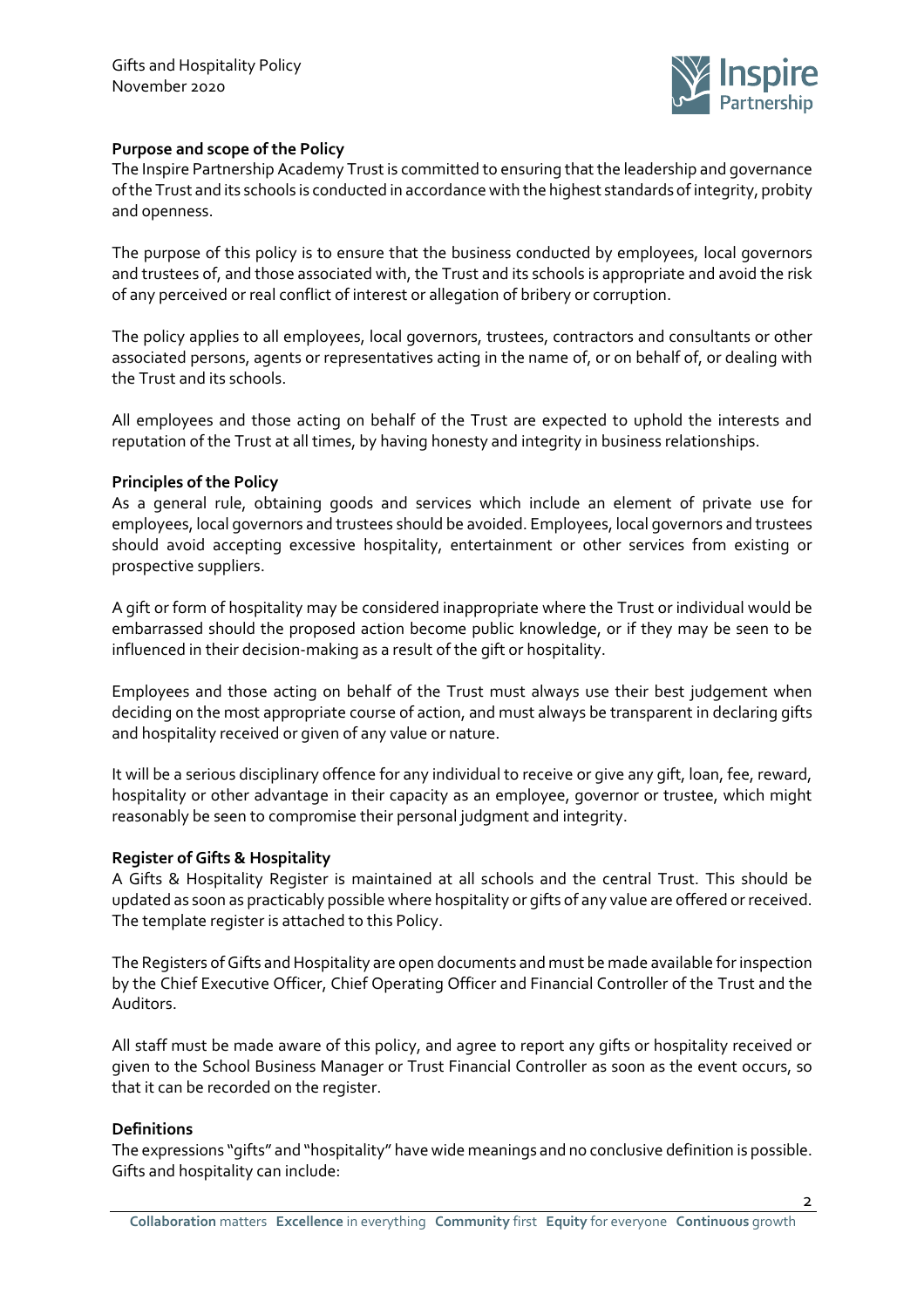

- Free gift of any goods or services;
- The opportunity to acquire any goods or services at a discount or at terms not available to the general public;
- The opportunity to obtain goods or services not available to the general public;
- The offer of food, drink, accommodation or entertainment.

Common gifts include pens, diaries, calendars and other business stationery, articles of clothing, books, wine and flowers. Common hospitality includes lunches provided by external bodies.

For the purpose of this policy a "gift" is defined as any item, cash or goods or any service, which is offered for personal benefit at no cost, or at a cost that is less than its commercial value.

"Hospitality" is defined in this policy as any generous or material welcome or reception that is more than an incidental beverage or light refreshment e.g. attendance as a non-paying guest at a cultural, sporting or other event.

# **Acceptable gifts and hospitality**

Employees, local governors and directors are permitted to accept isolated gifts of a trivial and inexpensive nature, including:

- Seasonal or promotional gifts or corporate branded items that can be used by an employee in their role at the Trust (such as stationery)
- Courtesy hospitality and refreshments at business meetings and events of a modest nature
- Invitations to attend charity or fund-raising events as a guest, if considered to be for a good cause and of reciprocal benefit to the partnership.

Such gifts under  $\epsilon$ 30 in value can be accepted without the need to seek approval, provided there is no expectation or belief that something will be given in return for these gifts.

Acceptance of gifts or hospitality with a value exceeding £30 must always be subject to prior approval form the Headteacher, the Chief Executive Officer, or an Executive leadership team member.

If there is any doubt about the appropriate acceptance of gifts, advice should be sought from the central Trust finance team.

Gifts and hospitality of any value must be recorded and reported in the Gifts and Hospitality Register.

## **Unacceptable gifts and hospitality**

No employee, governor or trustee should solicit gifts from another individual, school or organisation. The following must never be offered or accepted:

- Monetary gifts
- Free memberships or subscriptions
- Free goods or services which are normally provided by a supplier to the Trust at a charge
- Gifts or hospitality offered to family members, partners or close friends of members, trustees or staff
- Gifts or hospitality from a potential supplier or tenderer in the immediate period before tenders are invited or during the tendering process
- Gifts or hospitality that could reasonably be described as lavish or excessive.

This list is not intended to be exhaustive.

Where refusal of a gift or hospitality would cause offence, an acceptable alternative is to suggest a donation to the partnership or to a charity nominated by the partnership.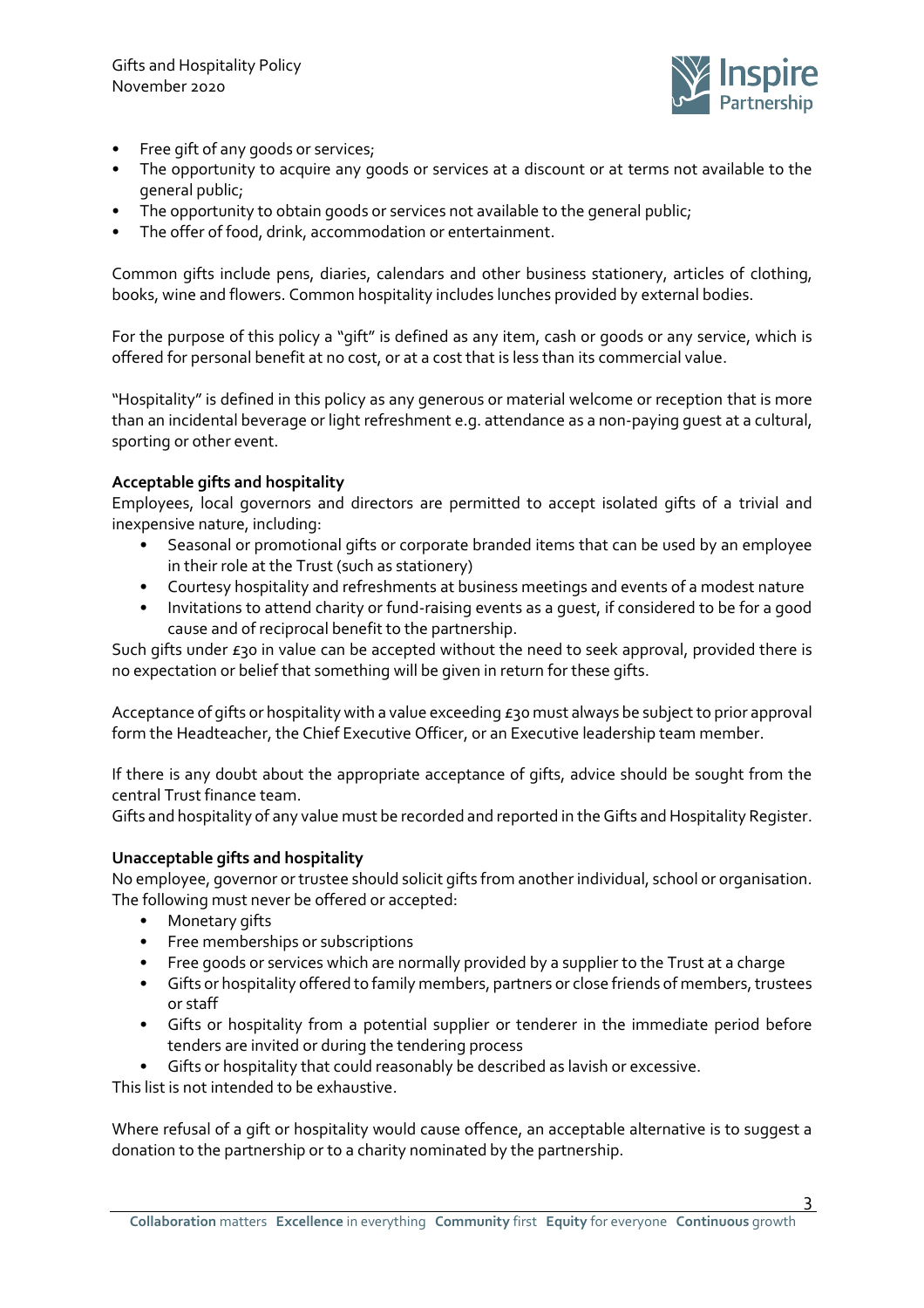

Where a trustee, governor or member of staff receives an unsolicited gift of more than token, which it is impractical to refuse (such as vouchers already issued), they must immediately donate it to the Trust via the Chief Operating Officer who will decide, depending on the nature of the gift, whether it is most appropriately used for partnership purposes or donated to a charity chosen by the Trust.

## **Guidance on giving gifts and hospitality (internally and externally)**

The Academies Financial Handbook states that "when making gifts, the trust must ensure the value is reasonable, is within its scheme of delegation, the decision is documented, and achieves propriety and regularity in the use of public funds."

It is the responsibility of the School Business Manager, Financial Controller, and Head teacher to ensure that any gifts and hospitality given by the Trust are reasonable and represent effective use of school funding. Any concerns over purchases, or large or contentious items, should be flagged to the central finance team before an order is approved or payment is made.

It is considered acceptable to provide:

- Reasonable costs to entertain visitors on Trust business are acceptable. For example, the cost of a working lunch, sandwiches, finger buffet and non-alcoholic beverages.
- Refreshments at a reasonable cost to the Trust as part of training or development events. This includes training courses, departmental meetings, consultation meeting and general staff developmental activities.
- Tea, coffee, milk and sugar for staff rooms.
- Travel expenses, subsistence and refreshments to Trustees and governors in undertaking their roles for the Trust.
- One-off gifts (costing under £30) to members of staff for a serious compassionate event (such as a serious medical condition or bereavement). Headteachers have discretion to authorise flowers or a comparable gift at the school's expense. These must always be recorded on the Gifts & Hospitality Register, including the reason for the gift.

Gifts for staff and expenditure on staff parties or social events (such as Christmas, seasonal or end of term) are not considered to be appropriate.

Gifts to another individual or school should be made only in exceptional circumstances and with the approval of the Chair of Trustees or CEO. Evidence of any such gifts and their approval should be maintained.

Regarding reimbursement of expenses, refer to the guidance on staff expenses in the 'Procurement Card and Staff Expenses Policy', and the guidance on trustee expenses in the 'Financial Regulations Manual'.

4